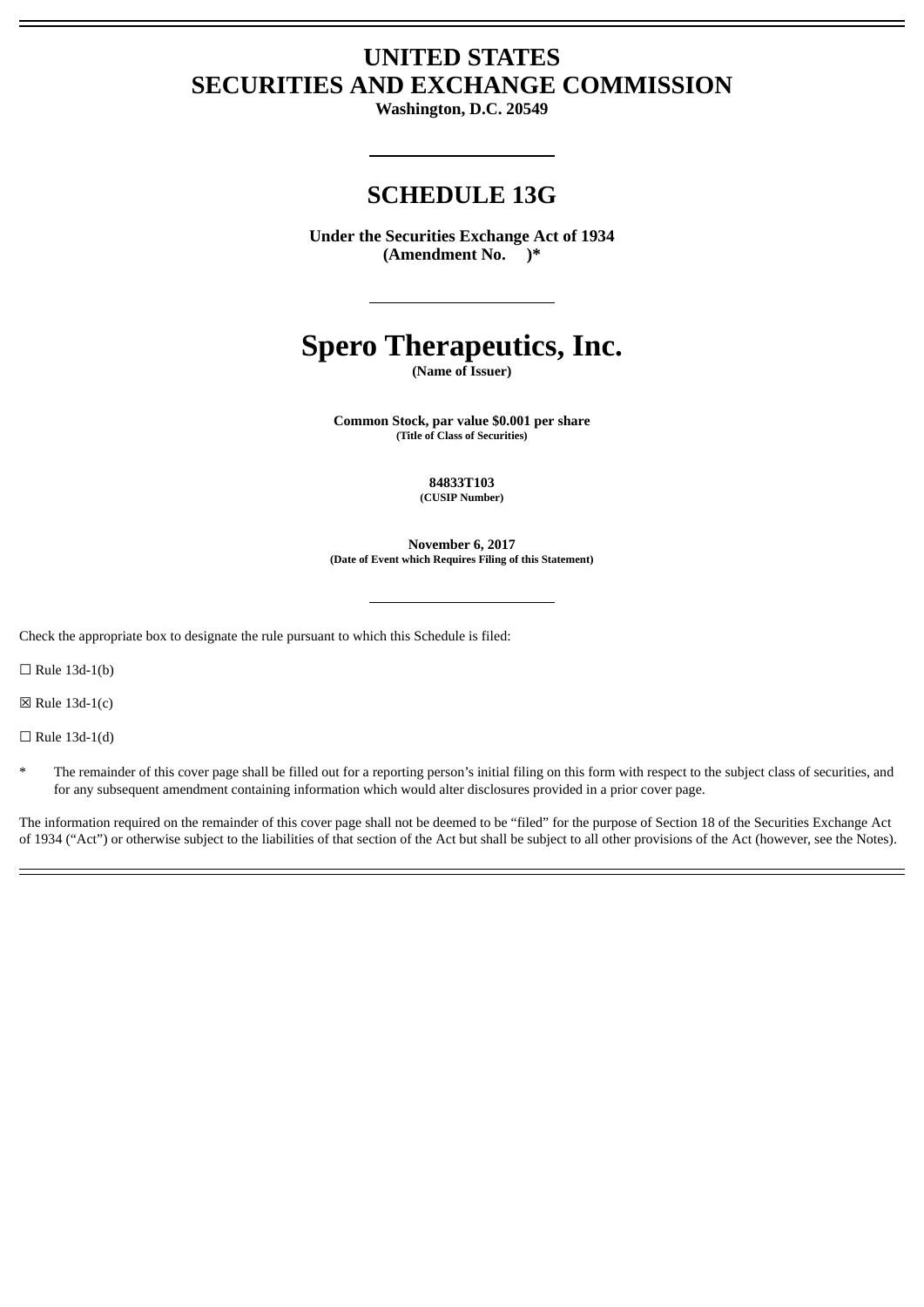CUSIP No. 84833T103 Page 2 of 12 Pages

| 1.                                | NAMES OF REPORTING PERSONS                                                                                              |    |                                                                                                                                                                                                                            |  |  |  |
|-----------------------------------|-------------------------------------------------------------------------------------------------------------------------|----|----------------------------------------------------------------------------------------------------------------------------------------------------------------------------------------------------------------------------|--|--|--|
|                                   | Lundbeckfond Invest A/S ("Lundbeckfond")                                                                                |    |                                                                                                                                                                                                                            |  |  |  |
| 2.                                | CHECK THE APPROPRIATE BOX IF A MEMBER OF A GROUP (see instructions)                                                     |    |                                                                                                                                                                                                                            |  |  |  |
|                                   | (a) $\Box$                                                                                                              |    | $(b) \boxtimes$                                                                                                                                                                                                            |  |  |  |
| 3.                                | <b>SEC USE ONLY</b>                                                                                                     |    |                                                                                                                                                                                                                            |  |  |  |
| 4.                                |                                                                                                                         |    |                                                                                                                                                                                                                            |  |  |  |
|                                   | CITIZENSHIP OR PLACE OF ORGANIZATION                                                                                    |    |                                                                                                                                                                                                                            |  |  |  |
|                                   | Denmark                                                                                                                 |    |                                                                                                                                                                                                                            |  |  |  |
|                                   |                                                                                                                         | 5. | <b>SOLE VOTING POWER</b>                                                                                                                                                                                                   |  |  |  |
|                                   |                                                                                                                         |    | 1,091,774 shares of common stock, except that (i) Lene Skole ("Skole"), chief executive officer of Lundbeckfond, may be deemed                                                                                             |  |  |  |
|                                   |                                                                                                                         |    | to have sole power to vote these shares; and (ii) Casper Breum ("Breum"), senior partner of Lundbeckfond and a member of the<br>Board of Directors of the Issuer, may be deemed to have shared power to vote these shares. |  |  |  |
| <b>NUMBER OF</b><br><b>SHARES</b> |                                                                                                                         | 6. | <b>SHARED VOTING POWER</b>                                                                                                                                                                                                 |  |  |  |
| <b>BENEFICIALLY</b>               |                                                                                                                         |    |                                                                                                                                                                                                                            |  |  |  |
| <b>OWNED BY</b><br><b>EACH</b>    |                                                                                                                         | 7. | See response to row 5 above.<br><b>SOLE DISPOSITIVE POWER</b>                                                                                                                                                              |  |  |  |
|                                   | <b>REPORTING</b>                                                                                                        |    |                                                                                                                                                                                                                            |  |  |  |
|                                   | <b>PERSON</b><br><b>WITH</b>                                                                                            |    | 1,091,774 shares of common stock, except that (i) Skole, chief executive officer of Lundbeckfond, may be deemed to have sole                                                                                               |  |  |  |
|                                   |                                                                                                                         |    | power to dispose of these shares; and (ii) Breum, senior partner of Lundbeckfond and a member of the Board of Directors of the<br>Issuer, may be deemed to have shared power to dispose of these shares.                   |  |  |  |
|                                   |                                                                                                                         | 8. | SHARED DISPOSITIVE POWER                                                                                                                                                                                                   |  |  |  |
|                                   |                                                                                                                         |    | See response to row 7 above.                                                                                                                                                                                               |  |  |  |
| 9.                                |                                                                                                                         |    | AGGREGATE AMOUNT BENEFICIALLY OWNED BY EACH REPORTING PERSON                                                                                                                                                               |  |  |  |
|                                   |                                                                                                                         |    |                                                                                                                                                                                                                            |  |  |  |
| 10.                               | 1,091,774 shares of common stock<br>CHECK IF THE AGGREGATE AMOUNT IN ROW (9) EXCLUDES CERTAIN SHARES (see instructions) |    |                                                                                                                                                                                                                            |  |  |  |
|                                   |                                                                                                                         |    |                                                                                                                                                                                                                            |  |  |  |
|                                   | □                                                                                                                       |    |                                                                                                                                                                                                                            |  |  |  |
| 11.                               | PERCENT OF CLASS REPRESENTED BY AMOUNT IN ROW (9)                                                                       |    |                                                                                                                                                                                                                            |  |  |  |
|                                   | 7.6%                                                                                                                    |    |                                                                                                                                                                                                                            |  |  |  |
| 12.                               | TYPE OF REPORTING PERSON (see instructions)                                                                             |    |                                                                                                                                                                                                                            |  |  |  |
|                                   | FI                                                                                                                      |    |                                                                                                                                                                                                                            |  |  |  |
|                                   |                                                                                                                         |    |                                                                                                                                                                                                                            |  |  |  |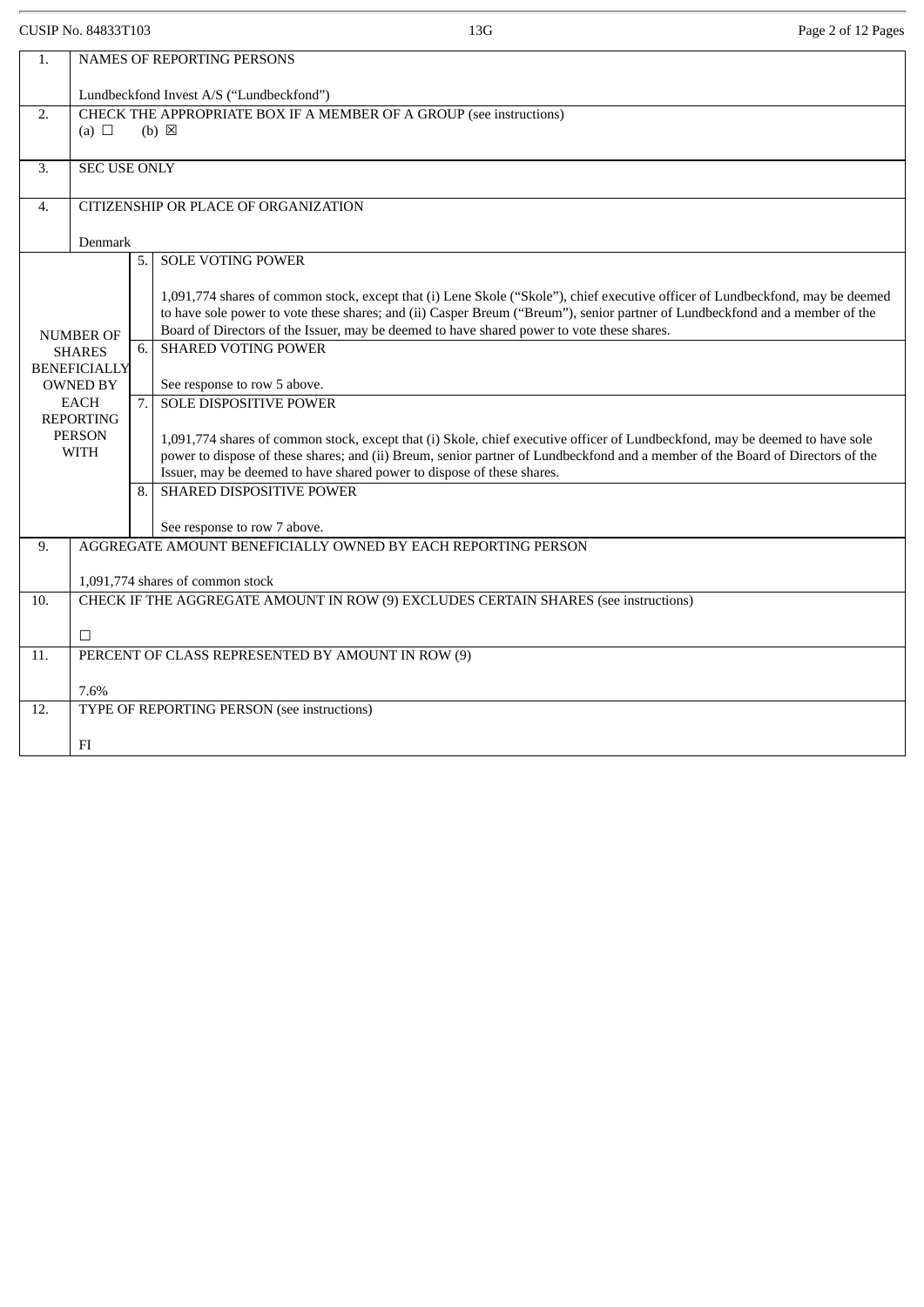CUSIP No. 84833T103 Page 3 of 12 Pages

| 1.                                               | NAMES OF REPORTING PERSONS                                                          |    |                                                                                                                                                                                                                                           |  |  |  |  |
|--------------------------------------------------|-------------------------------------------------------------------------------------|----|-------------------------------------------------------------------------------------------------------------------------------------------------------------------------------------------------------------------------------------------|--|--|--|--|
|                                                  | Lene Skole ("Skole")                                                                |    |                                                                                                                                                                                                                                           |  |  |  |  |
| 2.                                               | CHECK THE APPROPRIATE BOX IF A MEMBER OF A GROUP (see instructions)                 |    |                                                                                                                                                                                                                                           |  |  |  |  |
|                                                  | (a) $\Box$<br>$(b) \boxtimes$                                                       |    |                                                                                                                                                                                                                                           |  |  |  |  |
| 3.                                               | <b>SEC USE ONLY</b>                                                                 |    |                                                                                                                                                                                                                                           |  |  |  |  |
| $\overline{4}$ .                                 | CITIZENSHIP OR PLACE OF ORGANIZATION                                                |    |                                                                                                                                                                                                                                           |  |  |  |  |
|                                                  | Denmark                                                                             |    |                                                                                                                                                                                                                                           |  |  |  |  |
|                                                  |                                                                                     | 5. | <b>SOLE VOTING POWER</b>                                                                                                                                                                                                                  |  |  |  |  |
|                                                  | <b>NUMBER OF</b>                                                                    |    | 1,091,774 shares of common stock held directly by Lundbeckfond, except that Breum, senior partner Lundbeckfond and a member<br>of the Board of Directors of the Issuer, may be deemed to have shared power to vote these shares.          |  |  |  |  |
|                                                  | <b>SHARES</b>                                                                       | 6. | <b>SHARED VOTING POWER</b>                                                                                                                                                                                                                |  |  |  |  |
| <b>BENEFICIALLY</b><br><b>OWNED BY</b>           |                                                                                     |    | See response to row 5 above.                                                                                                                                                                                                              |  |  |  |  |
|                                                  | <b>EACH</b>                                                                         | 7. | <b>SOLE DISPOSITIVE POWER</b>                                                                                                                                                                                                             |  |  |  |  |
| <b>REPORTING</b><br><b>PERSON</b><br><b>WITH</b> |                                                                                     |    | 1,091,774 shares of common stock held directly by Lundbeckfond, except that Breum, senior partner of Lundbeckfond and a<br>member of the Board of Directors of the Issuer, may be deemed to have shared power to dispose of these shares. |  |  |  |  |
|                                                  |                                                                                     | 8. | SHARED DISPOSITIVE POWER                                                                                                                                                                                                                  |  |  |  |  |
|                                                  |                                                                                     |    | See response to row 7 above.                                                                                                                                                                                                              |  |  |  |  |
| 9.                                               | AGGREGATE AMOUNT BENEFICIALLY OWNED BY EACH REPORTING PERSON                        |    |                                                                                                                                                                                                                                           |  |  |  |  |
|                                                  | 1,091,774 shares of common stock                                                    |    |                                                                                                                                                                                                                                           |  |  |  |  |
| 10.                                              | CHECK IF THE AGGREGATE AMOUNT IN ROW (9) EXCLUDES CERTAIN SHARES (see instructions) |    |                                                                                                                                                                                                                                           |  |  |  |  |
|                                                  | □                                                                                   |    |                                                                                                                                                                                                                                           |  |  |  |  |
| 11.                                              | PERCENT OF CLASS REPRESENTED BY AMOUNT IN ROW (9)                                   |    |                                                                                                                                                                                                                                           |  |  |  |  |
|                                                  | 7.6%                                                                                |    |                                                                                                                                                                                                                                           |  |  |  |  |
| 12.                                              | TYPE OF REPORTING PERSON (see instructions)                                         |    |                                                                                                                                                                                                                                           |  |  |  |  |
|                                                  |                                                                                     |    |                                                                                                                                                                                                                                           |  |  |  |  |
|                                                  | IN                                                                                  |    |                                                                                                                                                                                                                                           |  |  |  |  |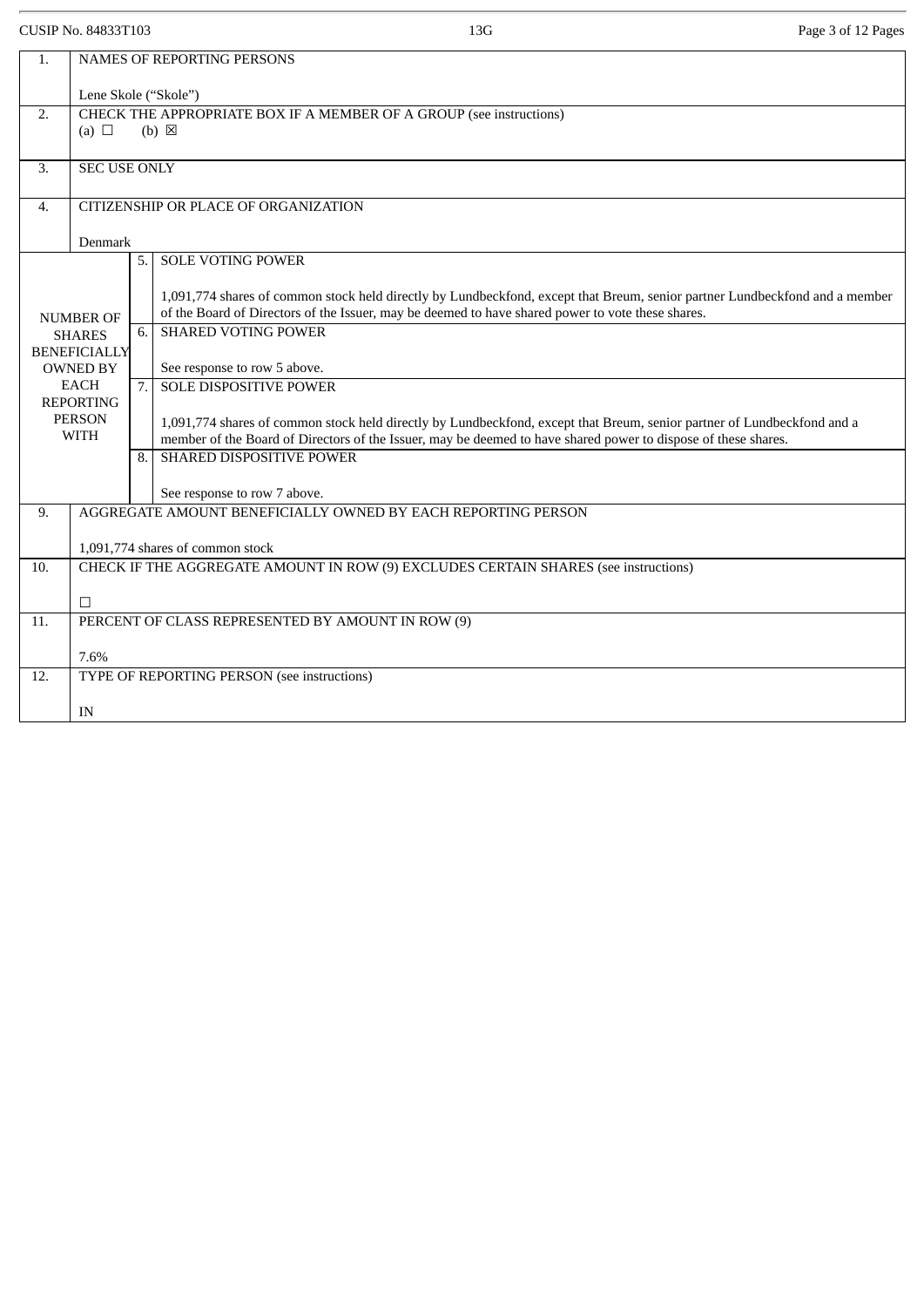CUSIP No. 84833T103 13G Page 4 of 12 Pages

| NAMES OF REPORTING PERSONS<br>1. |                                                                                                      |    |                                                                                                                                                                                             |  |  |  |
|----------------------------------|------------------------------------------------------------------------------------------------------|----|---------------------------------------------------------------------------------------------------------------------------------------------------------------------------------------------|--|--|--|
|                                  | Casper Breum                                                                                         |    |                                                                                                                                                                                             |  |  |  |
| 2.                               | CHECK THE APPROPRIATE BOX IF A MEMBER OF A GROUP (see instructions)<br>(a) $\Box$<br>$(b) \boxtimes$ |    |                                                                                                                                                                                             |  |  |  |
| 3.                               | <b>SEC USE ONLY</b>                                                                                  |    |                                                                                                                                                                                             |  |  |  |
| 4.                               | CITIZENSHIP OR PLACE OF ORGANIZATION                                                                 |    |                                                                                                                                                                                             |  |  |  |
|                                  | Denmark                                                                                              |    |                                                                                                                                                                                             |  |  |  |
|                                  |                                                                                                      | 5. | <b>SOLE VOTING POWER</b>                                                                                                                                                                    |  |  |  |
|                                  |                                                                                                      |    | See response to row 6 below.                                                                                                                                                                |  |  |  |
|                                  | <b>NUMBER OF</b>                                                                                     |    | <b>SHARED VOTING POWER</b>                                                                                                                                                                  |  |  |  |
|                                  | <b>SHARES</b><br><b>BENEFICIALLY</b>                                                                 |    | 1,091,774 shares of common stock held directly by Lundbeckfond, except that Skole, chief executive officer of Lundbeckfond, may                                                             |  |  |  |
| <b>OWNED BY</b>                  |                                                                                                      |    | be deemed to have sole power to vote these shares.                                                                                                                                          |  |  |  |
| <b>EACH</b><br><b>REPORTING</b>  |                                                                                                      | 7. | <b>SOLE DISPOSITIVE POWER</b>                                                                                                                                                               |  |  |  |
|                                  | <b>PERSON</b>                                                                                        |    | See response to row 8 below.                                                                                                                                                                |  |  |  |
|                                  | <b>WITH</b>                                                                                          | 8. | SHARED DISPOSITIVE POWER                                                                                                                                                                    |  |  |  |
|                                  |                                                                                                      |    | 1,091,774 shares of common stock held directly by Lundbeckfond, except that Skole, chief executive officer of Lundbeckfond, may<br>be deemed to have sole power to dispose of these shares. |  |  |  |
| 9.                               | AGGREGATE AMOUNT BENEFICIALLY OWNED BY EACH REPORTING PERSON                                         |    |                                                                                                                                                                                             |  |  |  |
|                                  | 1,091,774 shares of common stock                                                                     |    |                                                                                                                                                                                             |  |  |  |
| 10.                              | CHECK IF THE AGGREGATE AMOUNT IN ROW (9) EXCLUDES CERTAIN SHARES (see instructions)                  |    |                                                                                                                                                                                             |  |  |  |
|                                  | $\Box$                                                                                               |    |                                                                                                                                                                                             |  |  |  |
| 11.                              | PERCENT OF CLASS REPRESENTED BY AMOUNT IN ROW (9)                                                    |    |                                                                                                                                                                                             |  |  |  |
|                                  | 7.6%                                                                                                 |    |                                                                                                                                                                                             |  |  |  |
| 12.                              | TYPE OF REPORTING PERSON (see instructions)                                                          |    |                                                                                                                                                                                             |  |  |  |
|                                  | IN                                                                                                   |    |                                                                                                                                                                                             |  |  |  |
|                                  |                                                                                                      |    |                                                                                                                                                                                             |  |  |  |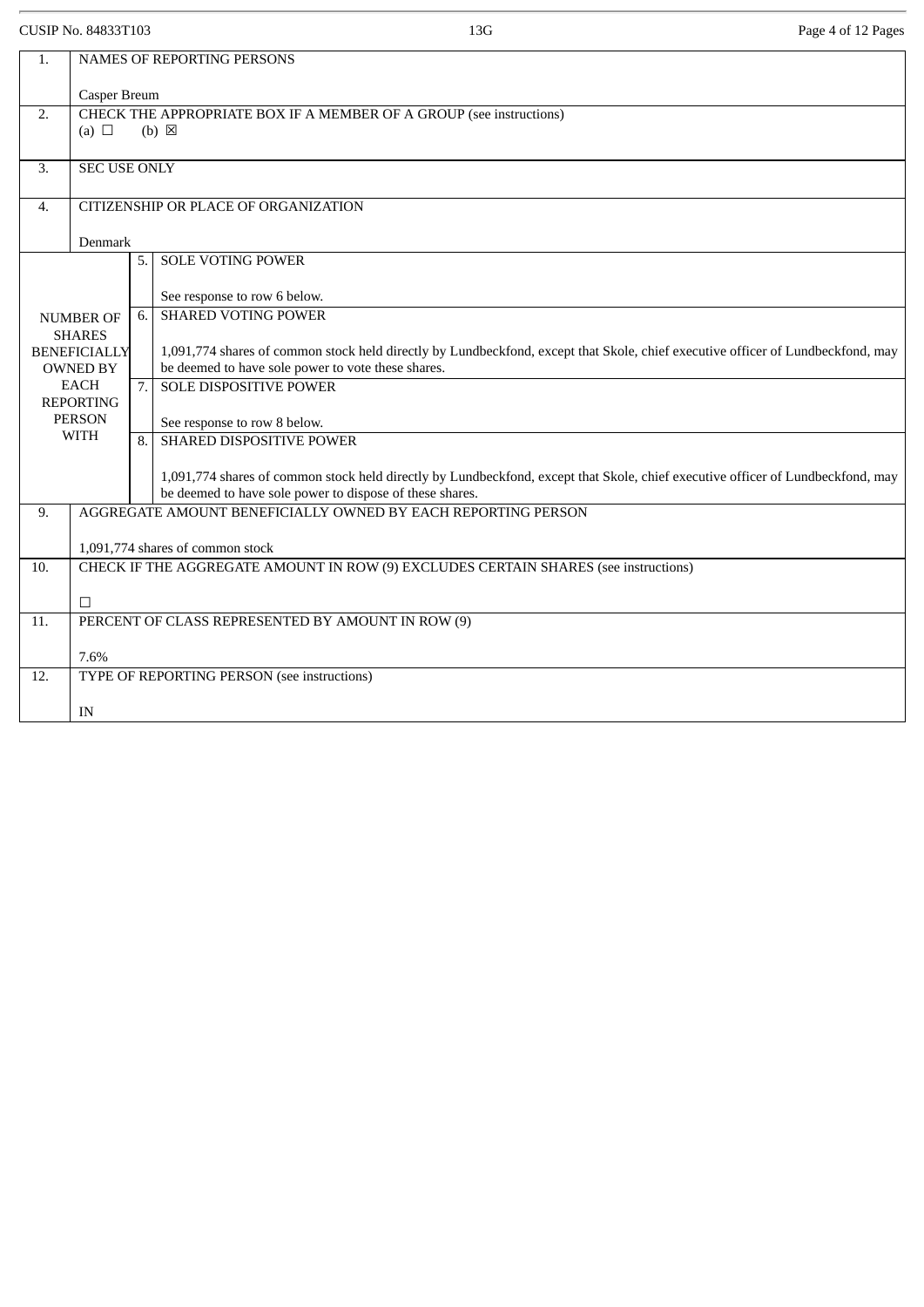#### CUSIP No. 84833T103 2012 13G Page 5 of 12 Pages 5 of 12 Pages

### **Item 1.**

(a) Name of Issuer

Spero Therapeutics, Inc.

(b) Address of Issuer's Principal Executive Offices 675 Massachusetts Avenue, 14th Floor Cambridge, MA 02139

#### **Item 2.**

(a) Name of Each Person Filing

This Schedule 13G is being filed on behalf of each of the following persons:

Lundbeckfond Invest A/S (the "Lundbeckfond")

Lene Skole ("Skole")

Casper Breum ("Breum")

The foregoing entities and individuals are collectively referred to as the "Reporting Persons."

Skole is the chief executive officer of Lundbeckfond. The directors of Lundbeckfond have delegated voting and dispositive power with respect to shares held by Lundbeckfond to Skole. Breum is a senior partner of Lundbeckfond and a member of the Board of Directors of the Issuer.

## (b) Address or the Principal Office or, if none, residence of each Person Filing

The business address for each Reporting Person is: c/o Lundbeckfond Invest A/S

Scherfigsvej 7 DK-2100 Copenhagen, Denmark

## (c) Citizenship

Lundbeckfond is a private Danish corporation.

Each of Skole and Breum are citizens of Denmark.

(d) Title of Class of Securities

Common Stock, par value \$0.001 per share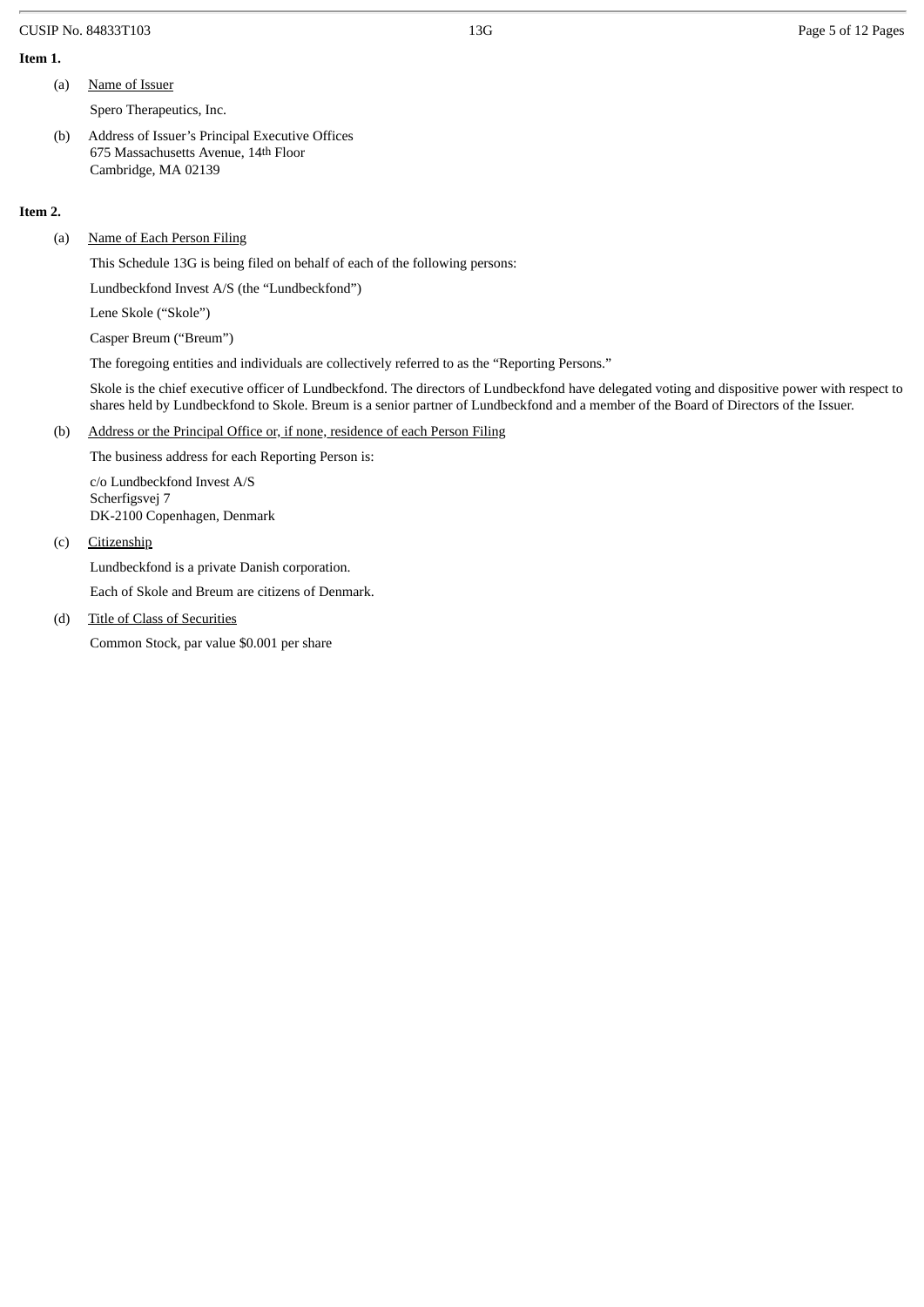CUSIP No. 84833T103 **Page 6 of 12 Pages**  $\overline{13G}$  and  $\overline{13G}$  **Page 6 of 12 Pages** 6 of 12 Pages

## (e) CUSIP Number 84833T103

Item 3. If this statement is filed pursuant to §§ 240.13d-1(b) or 240.13d-2(b) or (c), check whether the person filing is a:

Not applicable.

## **Item 4. Ownership.**

Provide the following information regarding the aggregate number and percentage of the class of securities of the issuer identified in Item 1.

- (a) Amount beneficially owned: See row 9 of cover page for each Reporting Person.
- (b) Percent of class: See row 11 of cover page for each Reporting Person.
- (c) Number of shares as to which the person has:
	- (i) Sole power to vote or to direct the vote:

See row 5 of cover page for each Reporting Person.

(ii) Shared power to vote or to direct the vote:

See row 6 of cover page for each Reporting Person.

(iii) Sole power to dispose or to direct the disposition of:

See row 7 of cover page for each Reporting Person.

(iv) Shared power to dispose or to direct the disposition of:

See row 8 of cover page for each Reporting Person.

The approximate percentages of common stock reported as beneficially owned by the Reporting Persons are based upon 14,369,182 shares of common stock outstanding as of November 30, 2017, as reported on the Issuer's Form 10-Q Quarterly Report Pursuant to Section 13 or 15(d) of the Securities Exchange Act of 1934, as amended, as filed with the United States Securities and Exchange Commission on December 14, 2017.

Each of the Reporting Persons, except Lundbeckfond, disclaims beneficial ownership of the shares owned by Lundbeckfond, except to the extent of their respective pecuniary interests therein.

## **Item 5. Ownership of Five Percent or Less of a Class.**

Not applicable.

## **Item 6. Ownership of More than Five Percent on Behalf of Another Person.**

Under certain circumstances set forth in the governing documents of Lundbeckfond, the stockholders of Lundbeckfond may be deemed to have the right to receive dividends from, or the proceeds from, the sale of shares of the Issuer.

## Item 7. Identification and Classification of the Subsidiary Which Acquired the Security Being Reported on By the Parent Holding Company.

Not applicable.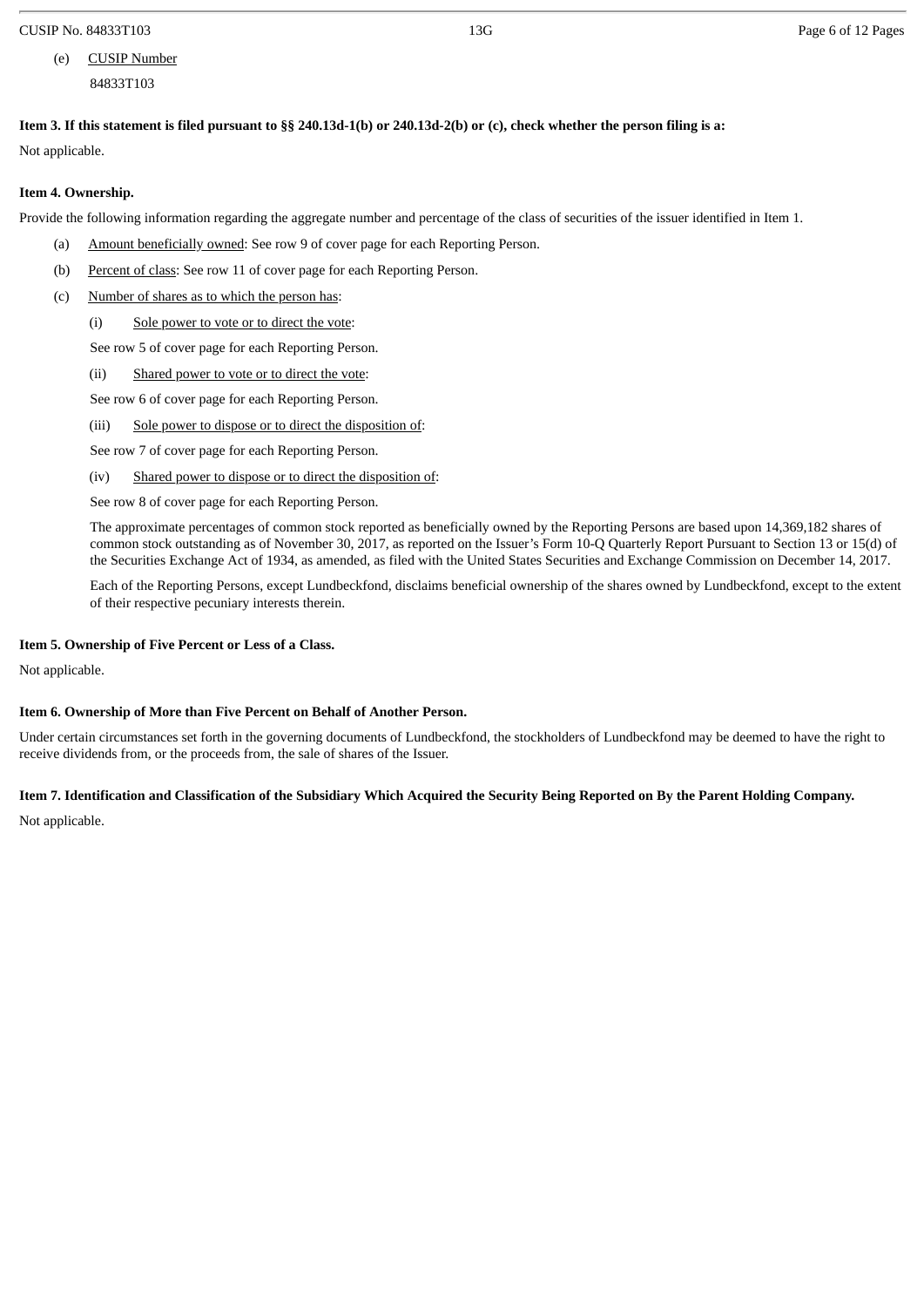## CUSIP No. 84833T103 Page 7 of 12 Pages

## **Item 8. Identification and Classification of Members of the Group.**

Not applicable.

## **Item 9. Notice of Dissolution of Group.**

Not applicable.

## **Item 10. Certification.**

Not applicable.

## Material to be Filed as Exhibits.

Exhibit 1 – Agreement regarding filing of joint Schedule 13G.

Exhibit 2 – Power of Attorney.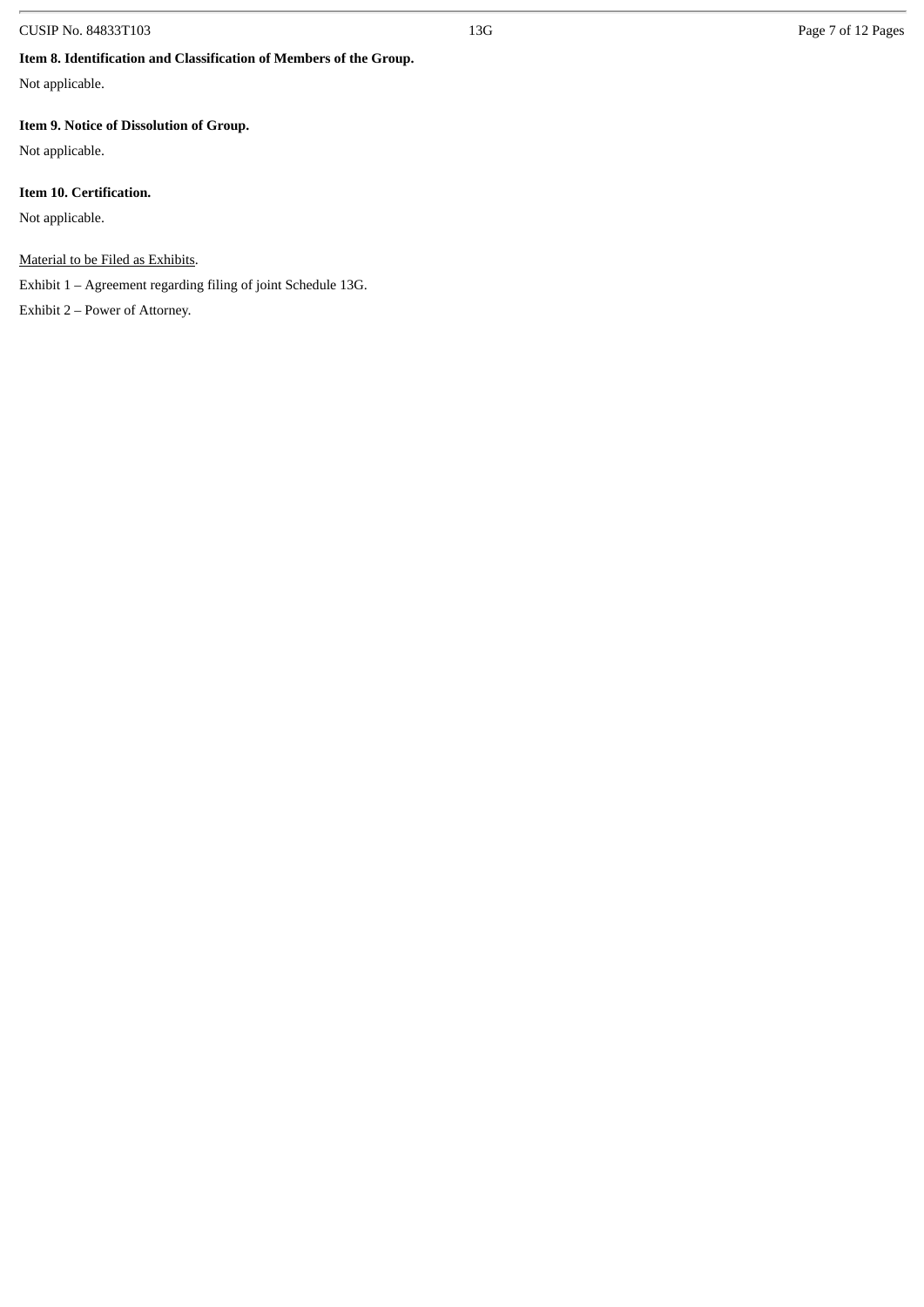## CUSIP No. 84833T103 Page 8 of 12 Pages

After reasonable inquiry and to the best of my knowledge and belief, I certify that the information set forth in this statement is true, complete and correct.

Date: February 13, 2018

## LUNDBECKFOND INVEST A/S

By: \*

Name: Lene Skole Title: Chief Executive Officer & Attorney-in-Fact

By:  $*$ 

Name: Mette Kirstine Agger Title: Attorney-in-Fact

LENE SKOLE

/s/ Lene Skole

CASPER BREUM

/s/ Casper Breum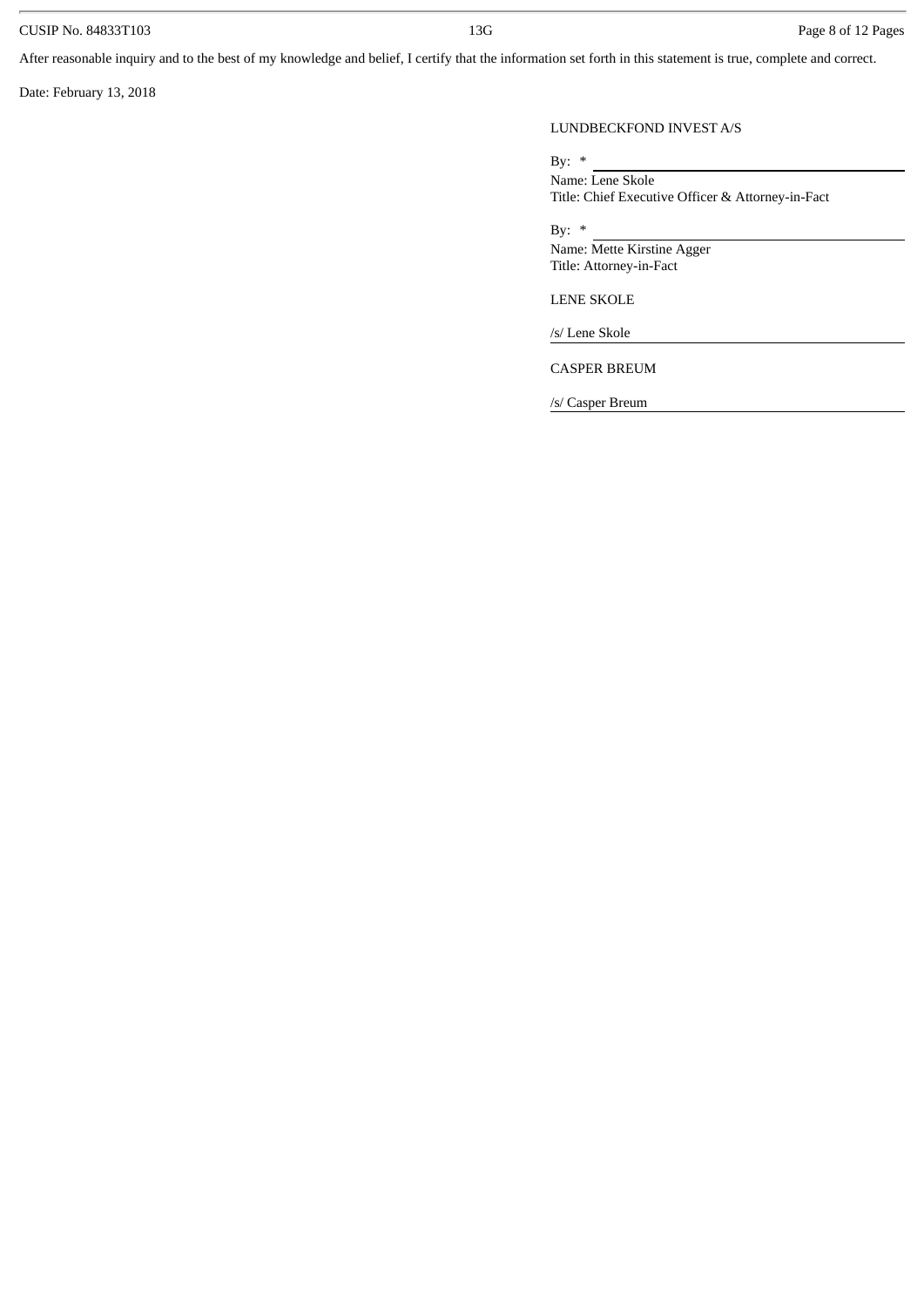/s/ Lene Skole

LENE SKOLE \*As attorney-in-fact for Lundbeckfond Invest A/S.

/s/ Mette Kirstine Agger

METTE KIRSTINE AGGER \*As attorney-in-fact for Lundbeckfond Invest A/S.

\* This Schedule 13G was executed by Lene Skole and Mette Kristine Agger on behalf of the entity listed above, as indicated, pursuant to that certain Power of Attorney, a copy of which is attached to this Schedule 13G as Exhibit 2.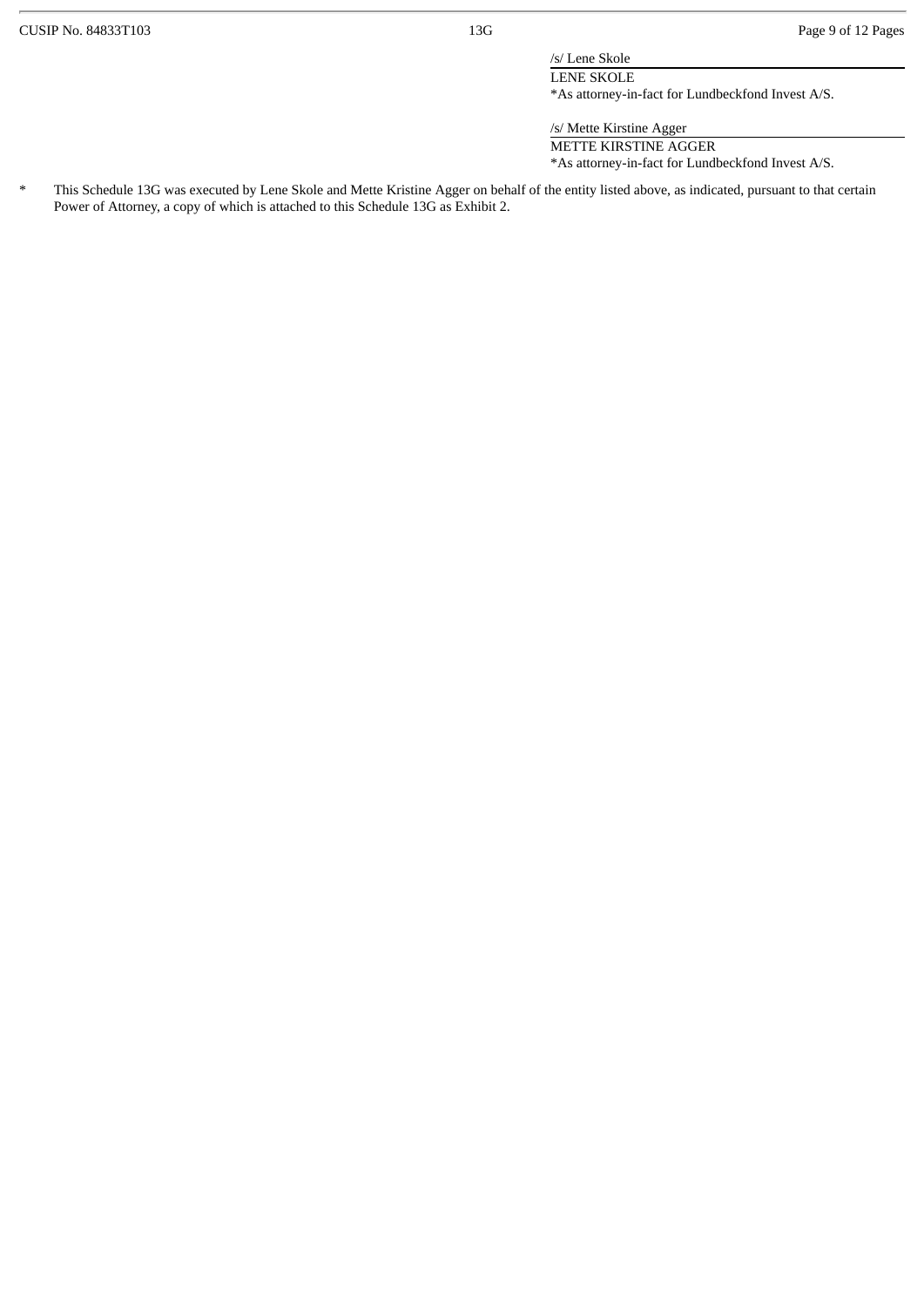## EXHIBIT 1

Pursuant to Rule 13d-1(k)(1) under the Securities Exchange Act of 1934, the undersigned hereby agree that only one statement containing the information required by Schedule 13G need be filed with respect to the ownership by each of the undersigned of shares of Common Stock of Spero Therapeutics, Inc.

Date: February 13, 2018

### LUNDBECKFOND INVEST A/S

By:  $*$ 

Name: Lene Skole Title: Chief Executive Officer & Attorney-in-Fact

By:  $*$ 

Name: Mette Kirstine Agger Title: Attorney-in-Fact

LENE SKOLE

/s/ Lene Skole

CASPER BREUM

/s/ Casper Breum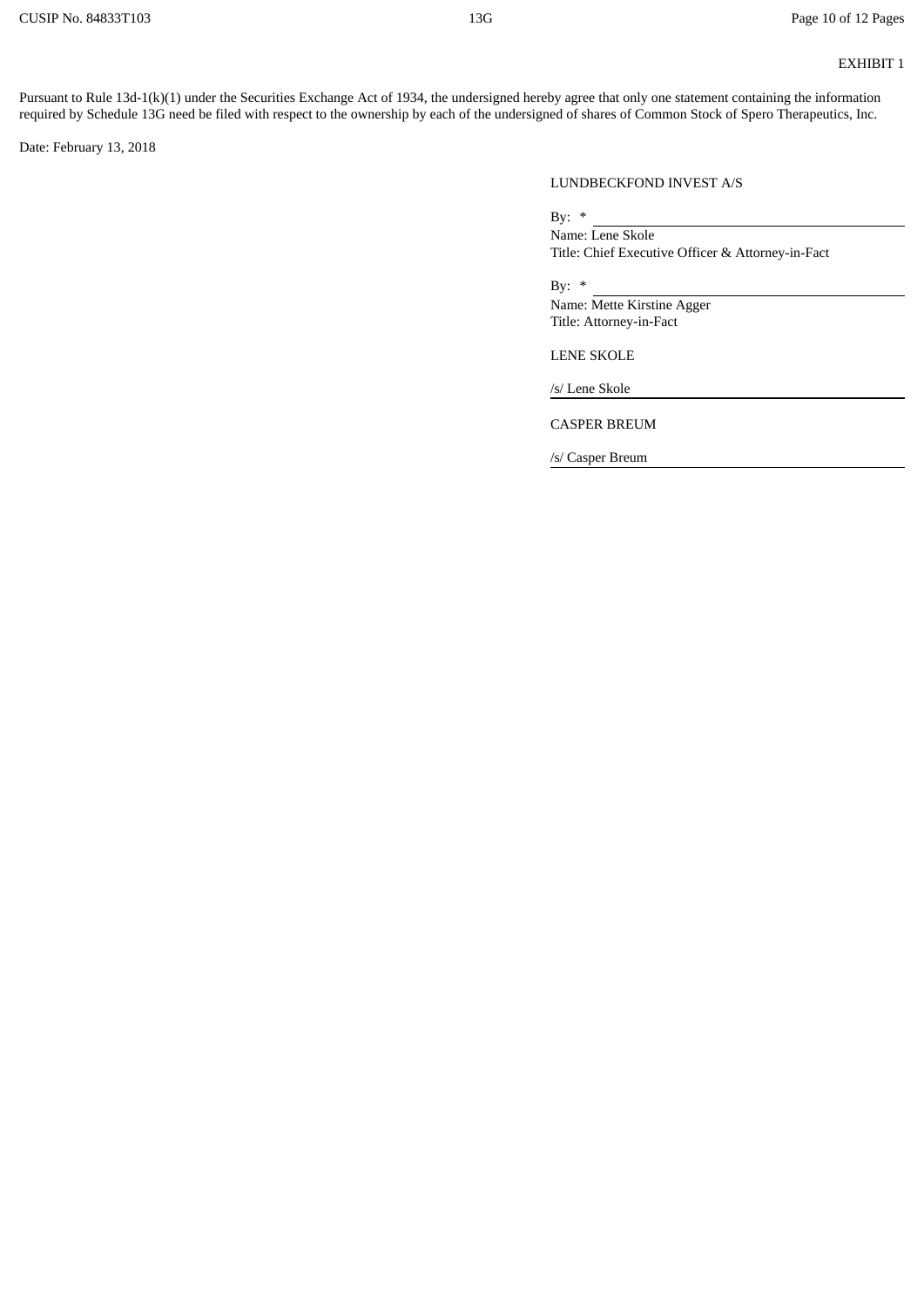/s/ Lene Skole

LENE SKOLE \*As attorney-in-fact for Lundbeckfond Invest A/S.

/s/ Mette Kirstine Agger

METTE KIRSTINE AGGER \*As attorney-in-fact for Lundbeckfond Invest A/S.

\* This Schedule 13G was executed by Lene Skole and Mette Kristine Agger on behalf of the entity listed above, as indicated, pursuant to that certain Power of Attorney, a copy of which is attached to this Schedule 13G as Exhibit 2.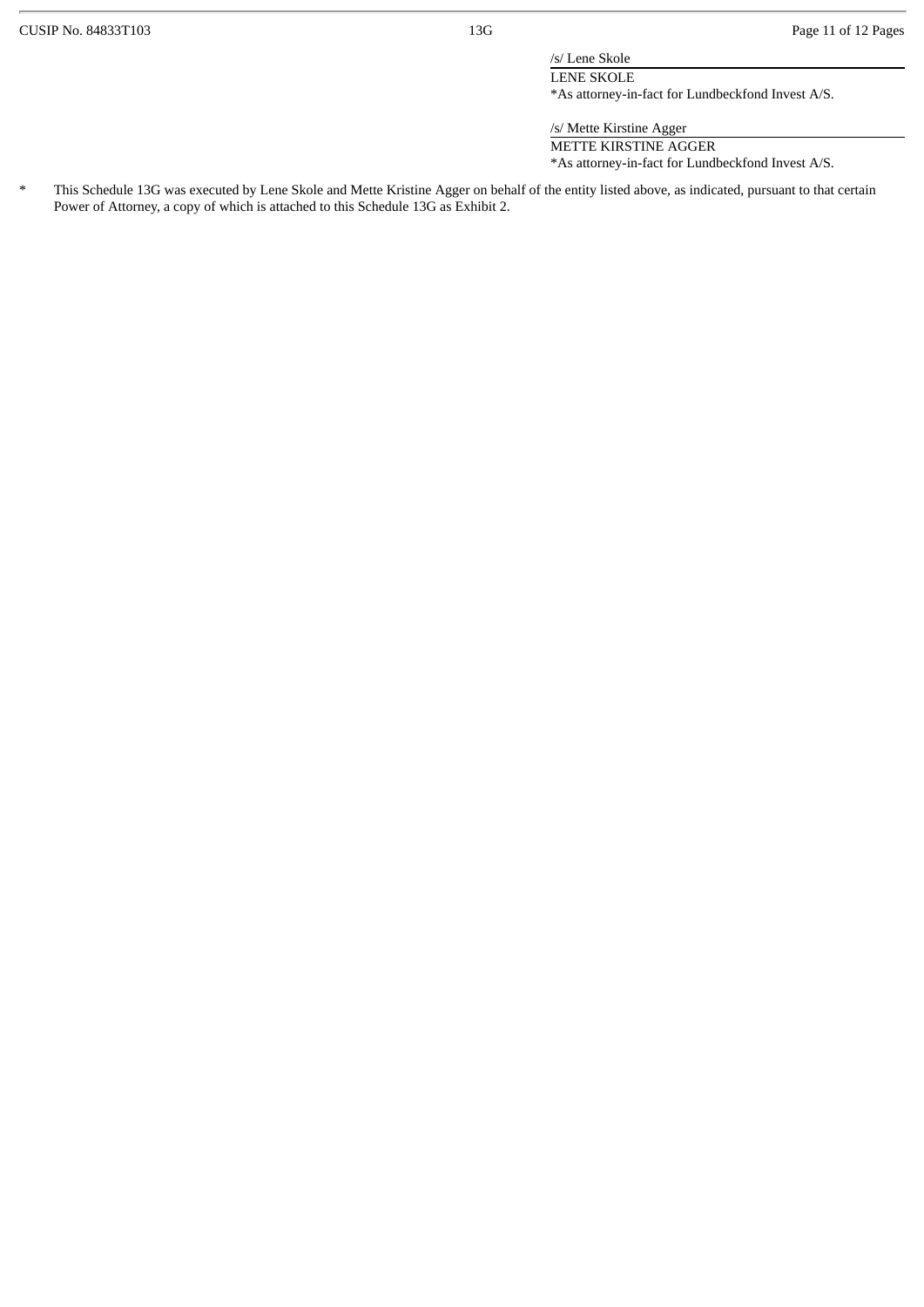#### POWER OF ATTORNEY

21 November 2017

Authorized signatures for Lundbeckfonden and Lundbeckfond Invest A/S

Signatures & Power of Attorney

The following persons are hereby authorized to sign - two in conjunction - for Lundbeckfonden (CVR no. 11814913) and Lundbeckfond Invest A/S (CVR no. 21855545) in all matters regarding our financial transactions in the ordinary course of business, including investments and other transactions in relation to Lundbeckfonden Ventures and/or Lundbeckfonden Emerge:

 $(1+2)$  or  $(1+3)$  or  $(1+4)$  as well as

 $(2+3)$  or  $(2+4)$  as well as

(3+4, save for transactions in relation to Lundbeckfonden Ventures and/or Lundbeckfonden Emerge),

| 1. Board of Trustees: (A-mandate):                                                             |                                       |  |  |  |  |
|------------------------------------------------------------------------------------------------|---------------------------------------|--|--|--|--|
| Jurgen Huno Rasmussen, Chairman                                                                | : /s/ Jurgen Huno Rasmussen           |  |  |  |  |
| Steffen Kragh, Deputy Chairman                                                                 | : /s/ Steffen Kragh                   |  |  |  |  |
| 2. Management: (A-mandate):                                                                    |                                       |  |  |  |  |
| Lene Skole, Chief Executive Officer                                                            | : /s/ Lene Skole                      |  |  |  |  |
| 3. Other Management: (C-mandate):                                                              |                                       |  |  |  |  |
| Mette Kirstine Agger, Managing Partner                                                         | $\therefore$ /s/ Mette Kirstine Agger |  |  |  |  |
| Soren Christiansen, Vice President Finance                                                     | : /s/ Soren Christiansen              |  |  |  |  |
| Christian E. Elling, Managing Partner                                                          | : /s/ Christian E. Elling             |  |  |  |  |
| Bertil From, Chief Financial Officer                                                           | : /s/ Bertil From                     |  |  |  |  |
| 4. Signatures together with the other management, management or Board of Trustees (B-mandate): |                                       |  |  |  |  |
| Susanne Bjarnov Bernth, Senior Investment Controller                                           | : /s/ Susanne Bjarnov Bernth          |  |  |  |  |
| Dorthe Mathiasen, Accountant                                                                   | : /s/ Dorthe Mathiasen                |  |  |  |  |
| Britt Wilder, Executive Secretary                                                              | : /s/ Britt Wilder                    |  |  |  |  |

This Power of Attorney replaces the Power of Attorney dated February 2017 and is valid until it is withdrawn in writing.

On behalf of Lundbeckfonden / Lundbeckfond Invest A/S